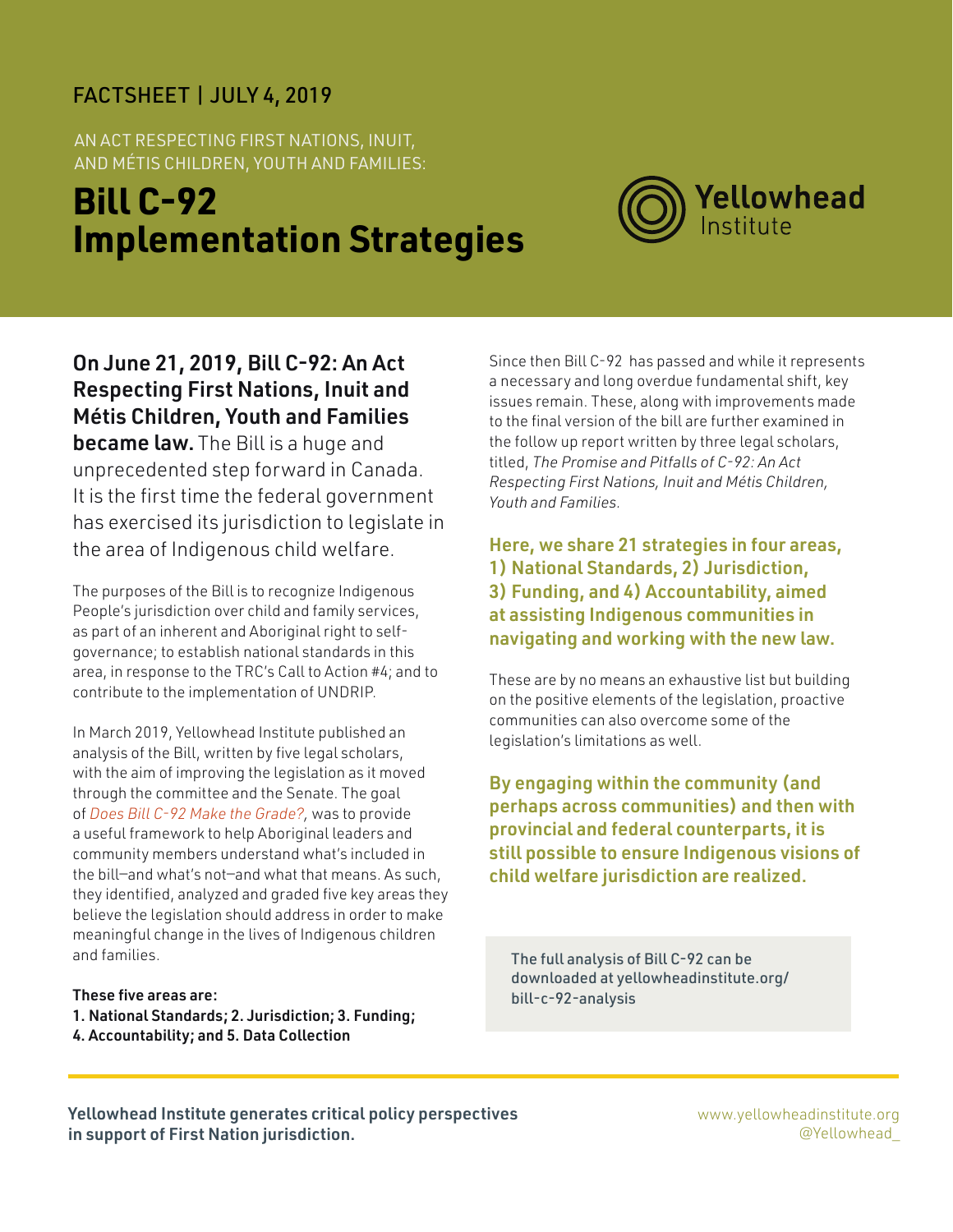## **NATIONAL STANDARDS**

- 1. Define what Best Interests of the Child means for your own Indigenous community as soon as possible. Write it down, make it public and distribute it to Children Services Managers and Workers as soon as possible.
- 2. Ensure workers and advocates know the new National Standards, your BIOC standards, and advocate for them to be applied in every case.
- 3. Consider strategic and coordinated advocacy with other Indigenous groups. In particular, how the BIOC and "reasonable efforts" of this Act are actually interpreted and applied will make a huge difference for Indigenous children.
- 4. Even if you don't have a full piece of legislation and a coordination agreement, the National Standards require notice, consultation and provide standing. Develop your own laws to fill the gaps. This will build toward jurisdiction as well.

For example, consider clauses like:

- **•** Active efforts, not just reasonable efforts, to keep a child in family care,
- **•** Maximum contact with siblings, extended family, community and territory, as a principle for all children out of family care,
- **•** Impermissible reasoning, where time out of parental care alone cannot be grounds for permanently ending the child's legal relationships
- 5. Internally, develop a list of people in or related to the community who are able and willing to act as safe houses in emergencies or take in children temporarily or permanently. Also develop a list of people who might not be able to provide full time care, but may be able to provide respite, regular or special visits, and facilitate familial and cultural connections for children out of family care.
- 6. Keep advocating for children's and families needs as a whole, as well as for the needs of youth in care or aging out of care today.

### **JURISDICTION**

- 7. This is your inherent jurisdiction, not jurisdiction granted or delegated to you.
- 8. Start sooner rather than later.
- 9. Define own BIOC, definitions and terms and start drafting (see National Standards above).
- 10. Consider what are the most important aspects of child welfare to your community, or most significant differences from provincial statutes or practices, and start writing these down.
- 11. Nothing in the Act states jurisdiction must be all or nothing. Consider your options and what your community's capacity and goals are.

For example:

- **•** Some communities have large populations and pre-existing agreements and or/ have delegated agencies, and may want to develop, administer and enforce all aspects of child and family services, as well create or expand dispute resolution processes.
- **•** Some communities may have small populations, or not want to take on all aspects of administering and delivering children services. You may want to develop laws and coordination agreements that outline, for instance, standards for your children's care. Like other governments, you may choose to delegate certain aspects of administration and service delivery while retaining oversight or final decision making power.
- **•** Some communities with shared values and goals may choose to work together on all or some aspects of law development, administration, service delivery, enforcement and dispute resolution.
- 12. If you want your jurisdiction to extend to children off-reserve and even out of province, write this in clearly, and consider how you want this to work in practice, so you can explain this to provincial ministries and provide them guidance.